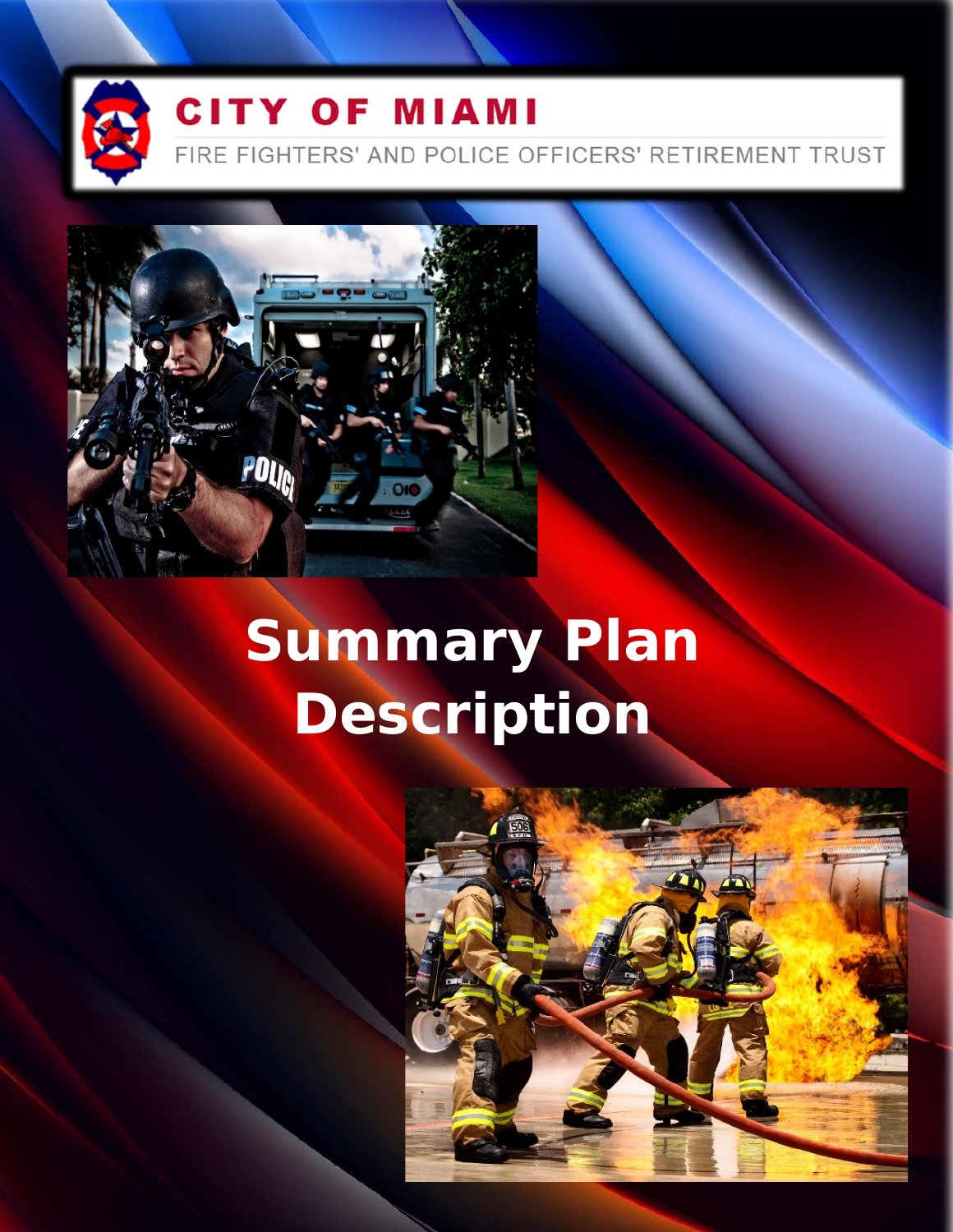#### **What does the City of Miami Fire Fighters' and Police Officers' Retirement Trust mean to you?**

The retirement system is designed to provide you with a monthly income when you retire. You and the City of Miami share in the costs of the retirement fund.

Your contributions and the City's contributions are invested in a trust fund for the specific benefit of system members. Once money is put into the trust fund, it can be used only for trust expenses and for the benefit of the system's active and retired members and their beneficiaries.

The retirement trust provides its members who meet certain requirements described in this booklet with the following;

- A monthly income for life when you retire.
- Rule of 64 Retirement for Police Officers. Rule of 68 Retirement for Fire Fighters.
- Early retirement after completing 20 years of creditable service.
- Death benefits.
- Disability benefits.
- The right to future (vested) retirement benefits if you leave the City after 10 years of creditable service.
- Deferred Retirement Option Programs (Back and Forward).
- Benefits payable to your surviving beneficiary.
- Cost Of Living Allowance (COLA) benefits after retirement.

The amount of your monthly retirement benefit is based on your average final compensation when you retire and your length of creditable service. The actual benefits are described in detail in this booklet. When you retire, you can elect to receive your benefits under one of several different payment options. These options allow you to select the form of payments which best meet the needs of your family and financial situation.

#### **What words have special meaning?**

*Accumulated Contributions* shall mean the sum of all amounts deducted or picked up from a member's compensation plus all other amounts contributed to the retirement systems by a member pursuant to the pension provisions of the City Code, together with regular interest thereon.

*Average Final Compensation* shall mean the average of the highest 1 year of membership service.

*Back DROP* shall mean a member can choose to retire on a date in the past.

*C.O.L.A.* shall mean cost of living allowance.

*Creditable Service* shall mean membership credit upon which a member's eligibility to receive benefits under the retirement system is based or upon which the amount of such benefits are determined.

*DROP* shall mean deferred retirement option program.

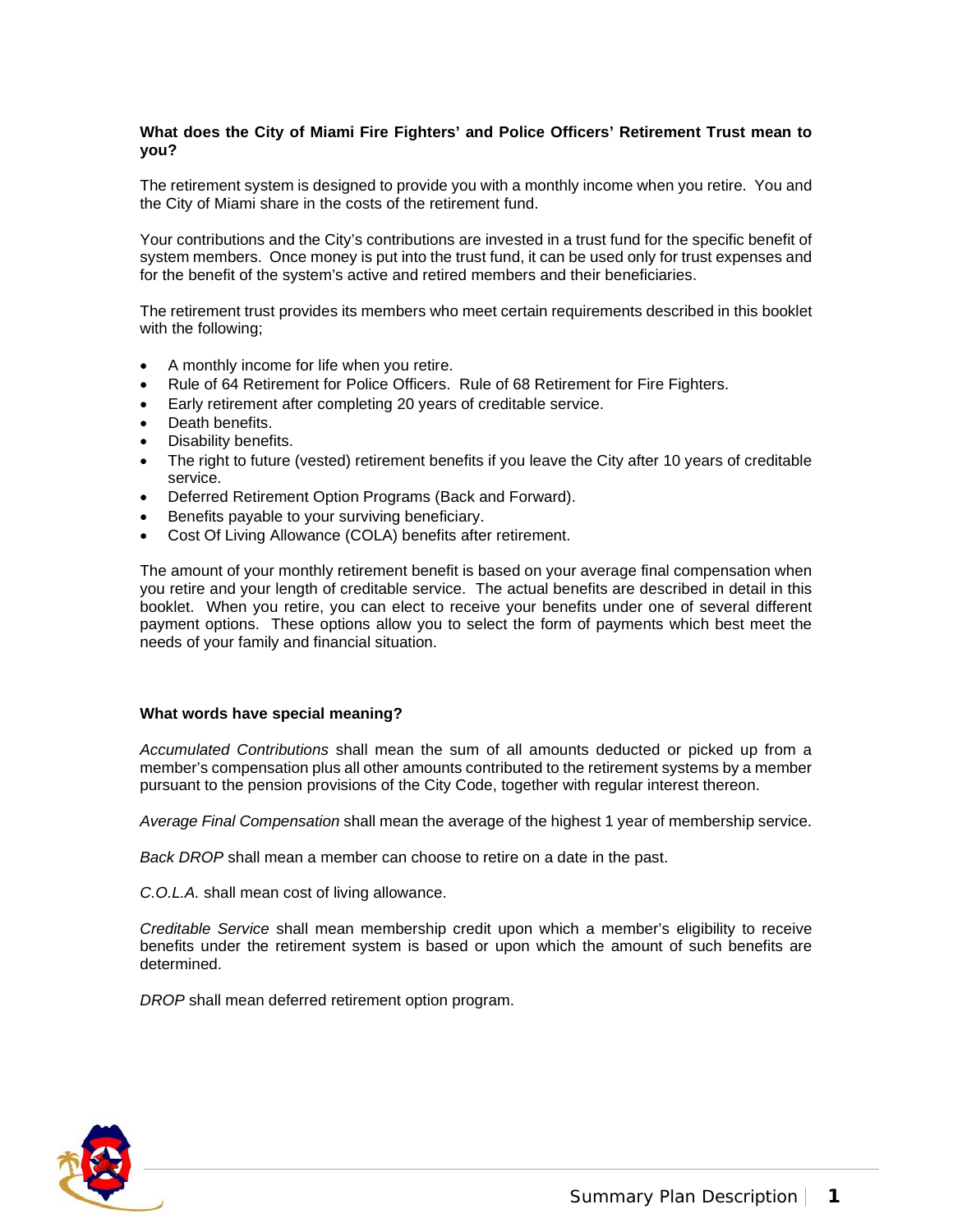#### **What words have special meaning? (Continued)**

*Earnable Compensation* shall mean an employees' base salary, including pick up contributions, for all straight time hours worked, plus assignment pay and payments received for vacation and sick leave taken, jury duty, and death in the family leave taken. Earnable compensation shall not include overtime pay; acting ALS pay (fire fighters), payments for accrued sick leave, accrued vacation leave, or accrued compensatory leave, holiday pay, and premium pay for holidays worked, the value of any employment benefits or non-monetary entitlements, or any other form of remuneration.

*Excess Interest Earnings* shall mean the difference between the return on the actuarial market value of the average assets (investment and non-investment) of the City of Miami Fire Fighters and Police Officers' Retirement Trust Fund, as calculated, in accordance with Chapter 112 of the Florida Statutes, and the assumed return on the actuarial market value of such assets for active members on the current actuarial valuation report.

*Member or Member-In-Service* shall mean an employee for whom contributions to the retirement system are made as required by this division.

*Member Absent From Service* shall mean any member ceasing to be a city employee who is absent from service less than three (3) years in a period of five (5) consecutive years after last becoming a member and who does not withdraw his or her accumulated contributions. In order for a member absent from service to be entitled to receive a benefit during the period before membership elapses, the membership period must have vested prior to the member's ceasing to be a city employee.

*Member Not-In-Service* shall mean any member who exercises a vested right to retirement.

*Membership Credit* shall mean credit received by a member for time spent in membership service or for such time as is otherwise authorized by the City Code.

*Payback* shall mean a member's contribution to the retirement system for membership credit for which other than regular contributions may be made pursuant to the City Code. Contributions permitted for paybacks shall not be picked up by the City but may be deducted from a member's compensation.

*Regular Contributions* shall mean amounts picked up by the City from the earnable compensation of a member. Regular contributions shall not include payback contributions of any kind or nature or any other amounts which may be deducted from a member's compensation pursuant to this division.

*Retirement Age* shall be 50.

#### **How is the Retirement Trust administered?**

The general administration and responsibility for the operation of the Retirement Trust rests in the City of Miami Fire Fighters' and Police Officers' Board of Trustees. The Retirement Board of Trustees consists of 9 members appointed or elected as follows; (1) trustee appointed by the City Manager, (2) trustees elected by the fire fighters, (2) trustees elected by the police officers, (4) independent trustees appointed by the City Commission.

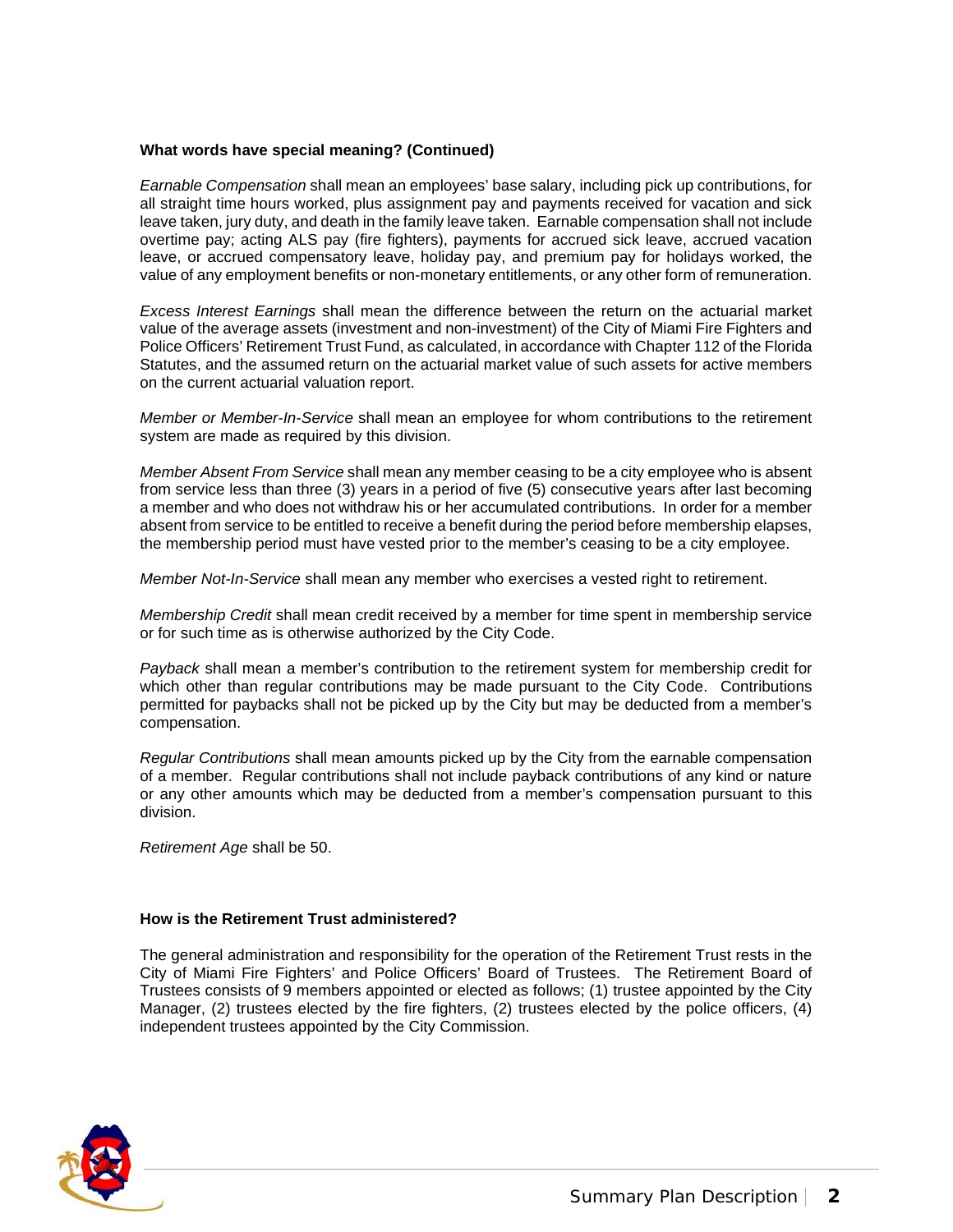#### **How is the Retirement Trust administered? (Continued)**

The Retirement Board of Trustees conducts regular meetings and establishes rules and regulations as are necessary for the efficient administration of the trust fund. It also selects and employs firms or individuals to assist in the fund's operations.

The business of the Trust Fund is handled at the regular meetings. Decisions are made through a vote of the members with 5 affirmative votes needed for approval. The Retirement Board of Trustees welcomes your attendance and input at any of its meetings. Meetings are held at the pension office conference room unless otherwise noted. Meeting schedules are posted on Trust Fund's website, [www.miamifipo.org](http://www.miamifipo.org/) .

#### **When do I become a member?**

If you are a police officer or a fire fighter employed by the City of Miami, you shall become a member of the City of Miami Fire Fighters' and Police Officers' Retirement Trust on the first date of employment. As of that date, you will begin making regular contributions and will begin to accrue creditable service.

You will have to submit to an employment physical examination before being formally accepted into membership. If this examination reveals any physical or mental problems, you may not be eligible for certain disability benefits as a result of these pre-existing conditions.

#### **How long do I remain a member?**

You will continue as a member as long as you are employed by the City of Miami. If, upon separation from city employment, you withdraw your contributions from the trust, you will cease being a member of the retirement fund and will earn no benefits from it. However, if you terminate your employment but leave your contributions in the trust fund, you will remain as a member absent from service and may resume your membership if you return to work within 3 years. In order for a member absent from service to be entitled to receive a benefit during the period before membership elapses, the benefit must have vested prior to the member's ceasing to be a city employee.

#### **How much do I contribute?**

Regular contributions of each member of the retirement system shall be made each pay period. Contribution rates are:

Fire Fighters - 10% of member's earnable compensation Police Officers hired prior to 10/1/2012 – 7% of member's earnable compensation Police Officers hired after 10/1/2012 – 10% of member's earnable compensation

#### **When can I retire?**

You can retire and receive benefits from the retirement trust when you qualify for retirement under one of the conditions listed below. When you decide to retire, you must make an appointment to complete a retirement application with the Pension Office. The appointment must be at least 10 days prior to your desired retirement date and no more than 90 days from the desired retirement date.

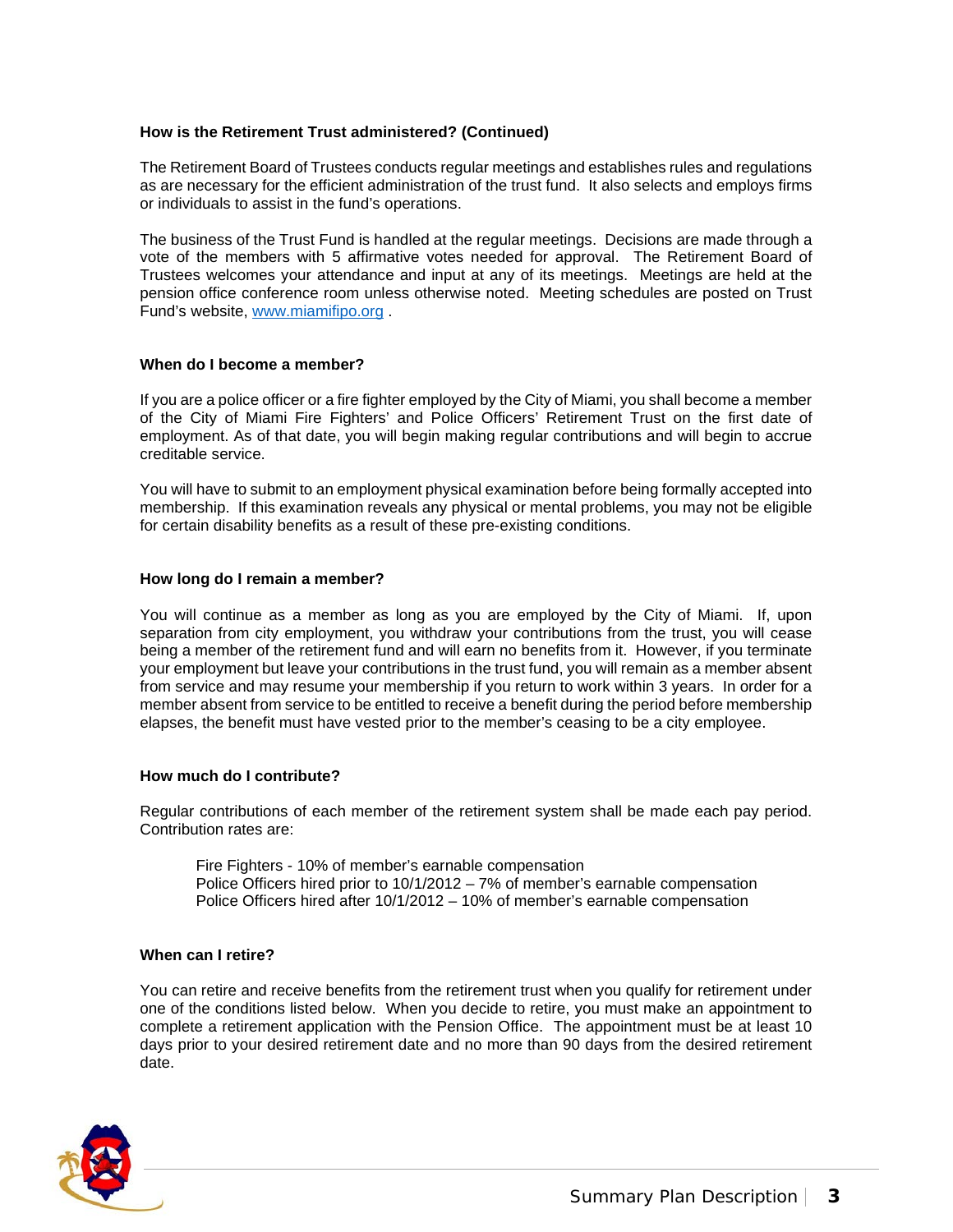#### **When can I retire? (Continued)**

*Service Retirement*: Any member in service who has 10 or more years of creditable service may take a retirement upon the attainment of normal retirement age.

*Rule of 64*: Any Police Officer member in service who did not withdraw from active membership may elect service retirement on the basis of his/her combined age and creditable service equaling sixty-four (64) points or more.

*Rule of 68*: Any Fire Fighter member in service who did not withdraw from active membership may elect service retirement on the basis of his/her combined age and creditable service equaling sixty-eight (68) points or more.

*Early Service Retirement*: If you have at least twenty (20) years of creditable service, you can retire before normal retirement age. Your benefit will be reduced however, to reflect the longer period of time over which your benefits will be paid.

#### **What is the deferred retirement option program (DROP)?**

It is a program where a member, upon retiring, can elect to defer his/her monthly benefit into a DROP account and continue to work for the City receiving his normal compensation.

#### **Who can participate in the DROP?**

Any member eligible for a Service Retirement, Rule of 64 Retirement (Police) or Rule of 68 Retirement (Fire) is eligible to participate in both the Forward DROP and the Back DROP.

#### **How can I participate in the Forward DROP?**

Upon applying for retirement under either Rule of 64, Rule of 68, or Service Retirement you elect to participate in a Forward DROP. Your retirement benefit payments are deferred into a DROP account.

#### **How long can I stay in the Forward DROP?**

You can participate in the Forward DROP for a period not to exceed a total of 7 years for Police Officers and 4 ½ years for Fire Fighters.

#### **How can I participate in the Back DROP?**

Members are eligible to elect the Back DROP option after completing one year of creditable service following their retirement eligibility date. A Back DROP election must be made within 10 years of the date of retirement eligibility.

#### **How long can I stay in the Back DROP?**

A member can elect a minimum Back DROP period of 1 year and a maximum of 7 years.

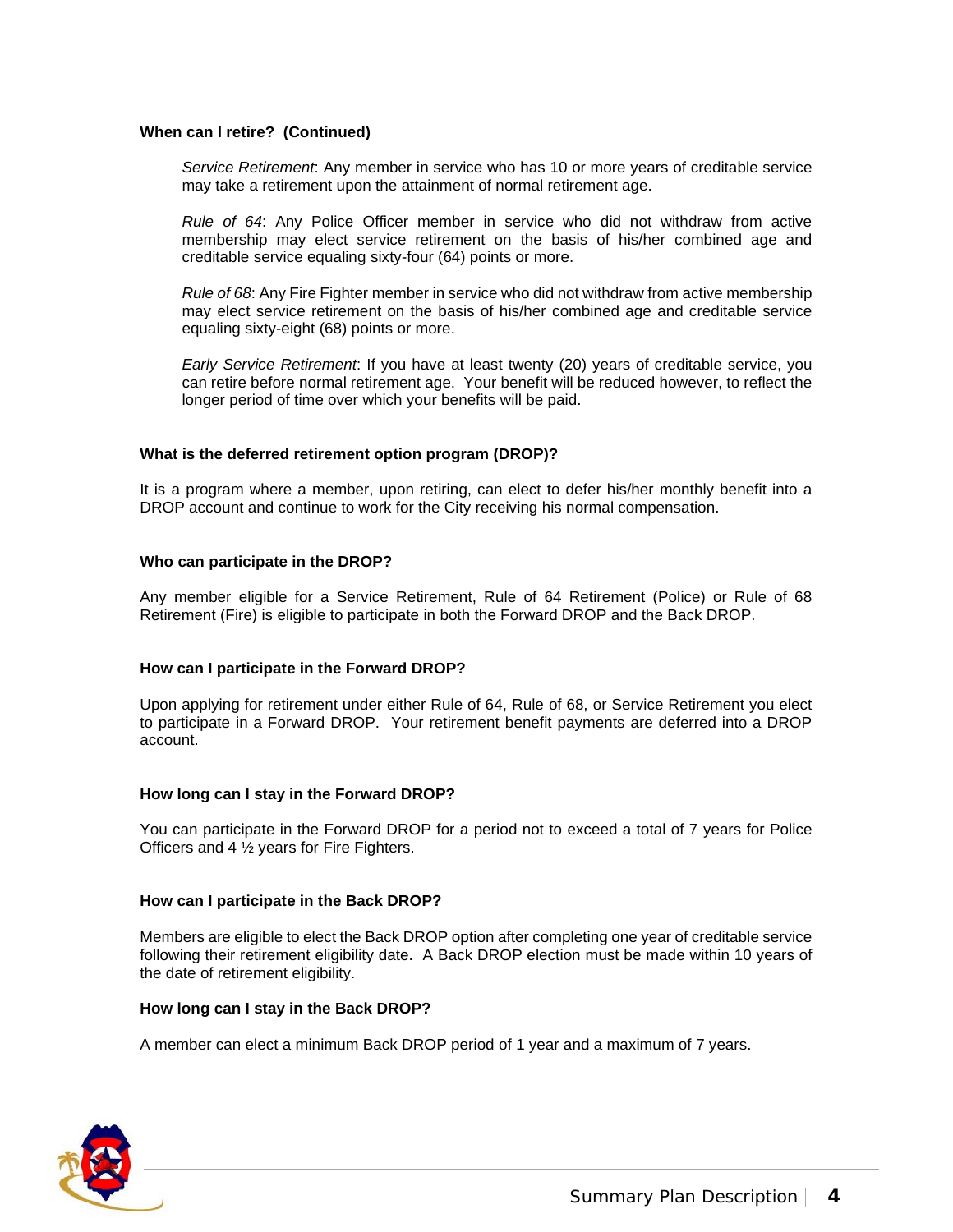#### **How much will my benefits be when I retire?**

If you were eligible to retire under Service Retirement, Rule of 64 Retirement, or Rule of 68 Retirement the monthly benefit you can receive is the sum of creditable years of service under 15 years times 3.0% plus creditable years of service over 15 years times 3.5%. The total percentage is then multiplied times the last or highest one-year average pensionable compensation.

#### **Will my benefits be capped at any point?**

If you were eligible to retire under Service Retirement, Rule of 64 Retirement or Rule of 68 Retirement as of September 30, 2010, your benefit will be capped at 100**%**.

If on September 30, 2010, you had not reach eligibility for Service Retirement, Rule of 64 Retirement or Rule of 68 Retirement your pension benefit will be capped at \$120,000.00 per year.

#### **How will my benefits be calculated if I elect to participate in the Forward DROP?**

Your benefit will be calculated the same as for a Service, Rule of 64, or Rule of 68 described previously.

#### **How will my benefits be calculated if I elect to participate in the Back DROP?**

Your benefit will be calculated the same as for a Service, Rule of 64, or Rule of 68 retirement as described previous but using the date in the past to calculate the service percentage and the average salary. In addition, a member who elects the Back DROP will receive a lump sum payment equal to the accumulation of monthly retirement benefit payments that he/she would have received during the period you Back DROP for thru the actual date of separation, plus interest at the rate of 3% per year, compounded annually.

#### **What will my benefits be if I retire early?**

A base pension benefit will be calculated the same as for a normal Service Rule of 64, or Rule of 68 retirement. The total percentage is then multiplied times the average final compensation then multiplied times the actuarial reduction for early retirement which is approximately 5% per year up to age 50. Example: you take early retirement at age 40, you have 10 years to age 50, your reduction will be 50%

#### **Once I retire, how will my benefits be paid?**

When you elect to retire, you will have the choice of receiving your benefit payments under one of several different payment options. The variety of options allows you to choose the best form of payment to meet your personal needs. Benefits are paid on a monthly basis, on the  $15<sup>th</sup>$  of the month.

*Option 1*: You receive a reduced monthly benefit from the system. If you die before you have received the value of your own contributions plus credited interest, your beneficiary will receive the remaining balance.

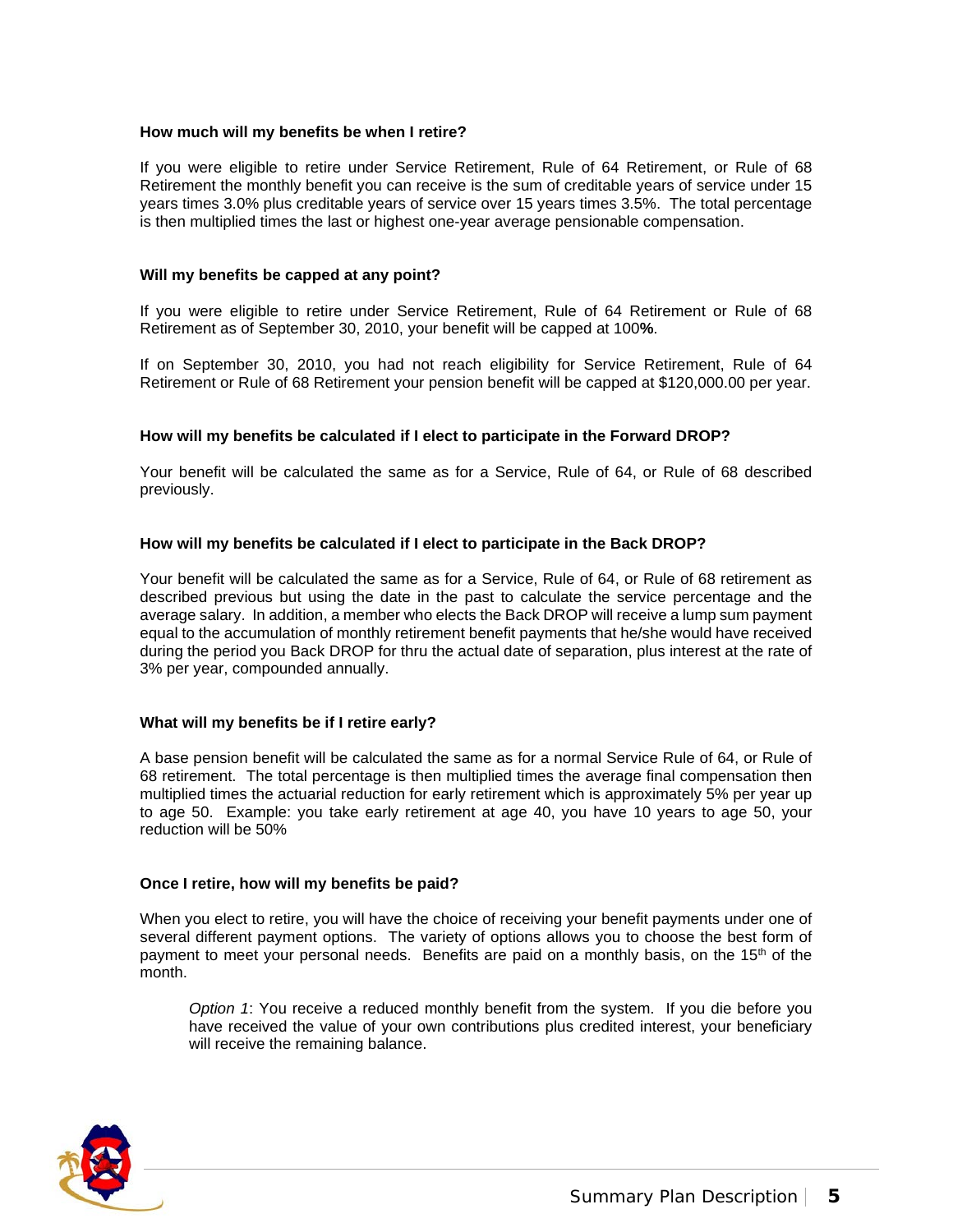#### **Once I retire, how will my benefits be paid? Continued)**

*Option 2*: You receive a reduced benefit and upon your death your beneficiary would continue receiving the same benefit for his/her lifetime. The amount of the reduction will depend upon your age and the age of your beneficiary. If your beneficiary predeceases you, no additional benefits will be paid after your death.

*Option 3*: You receive a reduced benefit and upon your death your beneficiary would receive one half (1/2) of the benefits you had been receiving for the rest of his/her lifetime. The reduction is based on your age and the age of the beneficiary. If your beneficiary predeceases you, no additional benefits will be paid after your death.

*Option 4*: you can select specific amounts payable during your life time and specific amounts payable at your death, providing that your request is approved by the Board of Trustees and that the actuarial value of the benefit is no greater than the value of the normal benefit.

*Option 5*: If you are unable to select an option, the Board of Trustees may, with the consent of the beneficiary, select a payment option for you.

*Option 6 "A"*: You can withdraw the value of your own contributions plus credited interest. You would then receive a monthly benefit equal to one-half (1/2) of what you would have otherwise received. These monthly payments are guaranteed for 12 months. After the 12<sup>th</sup> month, upon your death, no additional payments will be made.

*Option 6 "B"*: You can elect to receive your normal benefit plus an additional 5% of that amount. These payments are guaranteed for 12 months. After 12 months of benefits are paid, the benefit ceases upon your death.

*Option 6 "C"*: You can receive your normal benefit and after your death, your spouse will receive 40% of the benefit you were receiving for her lifetime.

*Option 6 "D"*. You can receive your normal benefit and if death occurs prior to receiving such allowance for a period of 10 years, the member's beneficiary or beneficiaries shall be paid the same allowance for the remainder of the 10-year period.

#### **What if I leave City employment before I am eligible to retire?**

*Non-Withdrawal of Contributions:* If your employment ends before you are eligible to retire, upon leaving City employment you may opt to leave your accumulated contributions in the Trust Fund retaining, therefore, membership in the Fund. Your contributions will continue to earn interest at a rate of 4% for a period of 3 years.

*Withdrawal of Contributions*: If your employment ends before you are eligible to retire, you can elect to withdraw your contributions to the retirement trust, together with accumulated interest. A flat 20% for taxes will be deducted and IRS early distribution penalty may apply. If you withdraw your contributions, you are not entitled to any benefits from the retirement trust and your membership in the Plan will terminate.

*Direct Rollover of Contributions:* If your employment ends before you are eligible to retire, you can elect to rollover your contributions to the retirement trust together with accumulated interest into an IRA or any qualified retirement plan. This option will defer taxes and early distribution penalty.

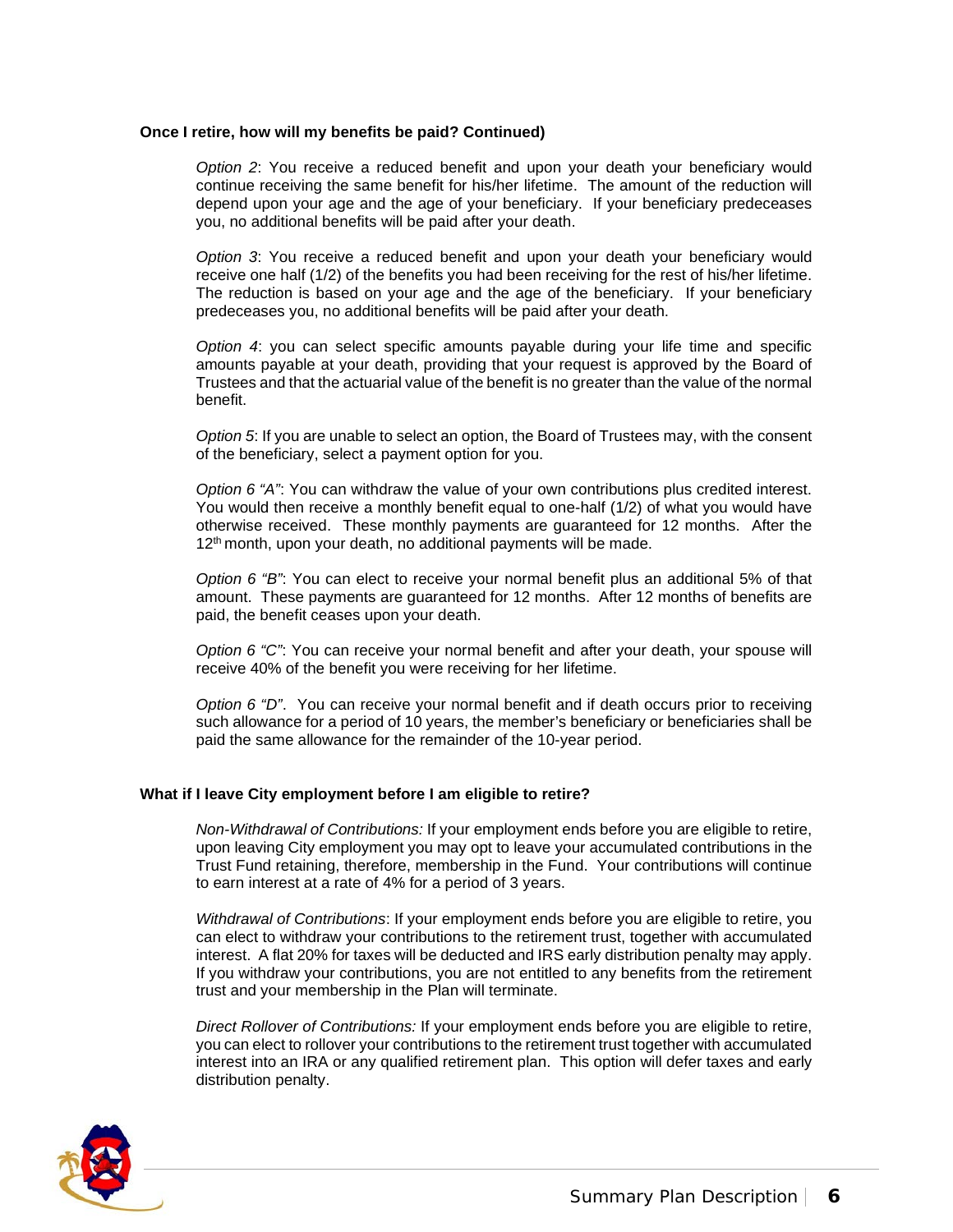#### **What if I leave City employment before I am eligible to retire? (continued)**

*Vested Rights*: If a member who is not entitled to retire, ceases to be a city employee for any reason other than death or willful misconduct in office, and has completed at least 10 years of creditable service at the time of separation, this member may elect to become a member not in service with a vested retirement which will mature and begin to be paid upon subsequent attainment of age 50.

The amount of the benefit will be calculated the same as a Service retirement (see page 5). If a member who elects to become a member not in service subsequently, prior to age 50, elects to withdraw his/her accumulated contributions, the member not in service will be paid the amount of his/her accumulated contributions at the time he/she ceased to be a city employee, plus interest accumulated during the first three (3) years after leaving City employment.

#### **What happens if I die before retirement?**

If your death occurs while an active employee of the City, you may qualify for a death benefit from the Retirement Trust. You may be eligible for one of three types of death benefits. If you qualify for more than one of the types of death benefits, your beneficiary may select which benefit is to be received.

*Death Benefits*: If you have at least three (3) years of creditable service, and your death is **not** the result of your performance of duty, you will qualify for a death benefit. If your death **is** the result of an accident while you were performing your duties for the City and if the accident was not caused by willful negligence, you will be entitled to death benefits regardless of the time you may have of creditable service. Death benefits consist of the following:

(1) a lump sum payment of one half (1/2) of the compensation which you earned in the year immediately preceding your death to the nominated beneficiary on record with FIPO. (2) a lump sum payment to the nominated beneficiary on record with FIPO of the total amount of the contributions made by you during your employment, plus accrued interest. (3) if at the time of death, you have at least 10 years of creditable service, your nominated beneficiary shall be entitled to the benefit payable at early or normal retirement age for a period of 10 years.

(4) if at the time of death, you had become eligible for an Early Service, Rule of 64, Rule of 68, or Service retirement, you will be considered to have retired on the date of death and a payment of 40% of the calculated benefit will be paid to your spouse during the lifetime of such spouse.

#### **What happens if I die after I retire?**

Once you retire (you are considered retired if you are in the DROP) and begin receiving payments, any payments after your death will depend on the option you chose when you retired. If you selected an option which provided for continuing payments after your death, beneficiary benefit payments will be governed by the provisions of that option. If you did not select a payment option which provided continuing payments after your death, no additional benefits will be paid from the plan. However, if you have elected payment Options 6 "A" or 6 "B" and at the time of death you had not received at least 12 monthly payments, the balance of the 12 payments will be paid to your nominated beneficiary.

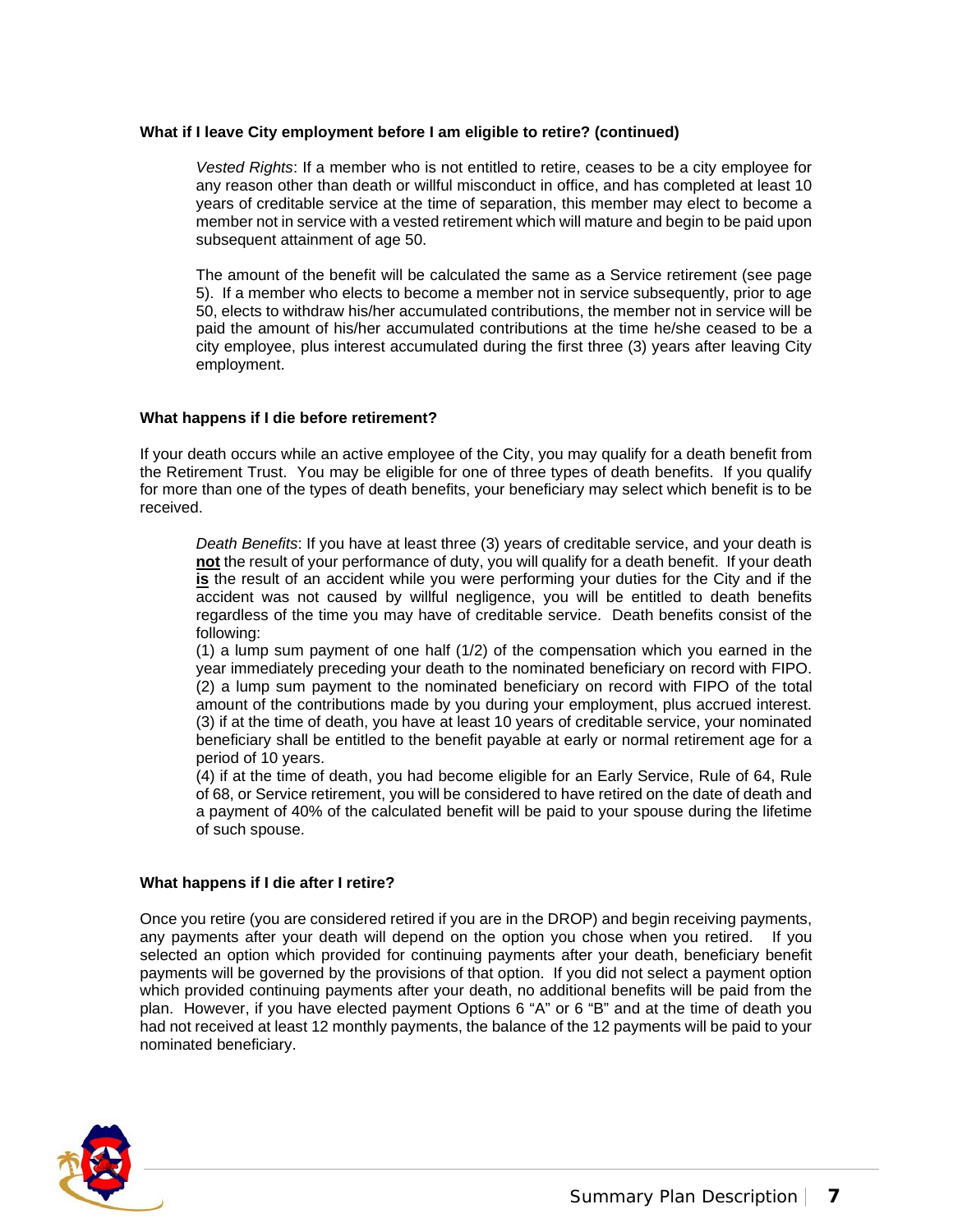#### **Once I retire, will my benefits change?**

After you have been retired 4 years and are at least 50 years of age you may qualify to receive a Cost-of-Living Allowance (COLA) benefit from the Fund's excess interest earnings. The COLA benefit table is based on creditable years of service and years of retirement. It is payable based on the option selected.

#### **What if I become disabled?**

There are two types of disability benefits available under the Retirement Trust, Ordinary Disability and Accidental/Service Incurred Disability. An Ordinary Disability benefit may be granted to a member who becomes disabled and the disability was not incurred while performing his duties as a police officer or fire fighter. If you are disabled as a result of an accident which happened while you were performing your job, or if you are disabled because of hypertension, heart disease, or tuberculosis, you may be granted an Accidental/Service Incurred Disability. Note: for **fire fighter** members, cancer will also be considered to be a service incurred disability. The following section will deal with each disability individually.

*Ordinary Disability*: In order to be eligible for ordinary disability benefits, you must have at least 10 years of creditable service and not be eligible for service retirement. If you are eligible, you may then apply with the Retirement Board for a disability retirement. To apply, you must submit an application to the Pension Office. Medical records will be obtained from applicant's personal physicians, Risk Management, and the Department. The records compiled will be reviewed by a physician appointed by the Retirement Board. This physician will also examine the applicant and report his findings along with his recommendations to the Retirement Board. The Retirement Board reviews all the records and its physician's findings and makes the decision of granting or not granting the request for disability retirement. If you are granted an Ordinary Disability, the benefit is based on 90% of your creditable service times your average final compensation at the time you are granted the disability benefit. If the percentage is less than 30% the benefit will then be 30% of your average final compensation.

*Accidental / Service Incurred Disability*: In order to be considered for Accidental/Service Incurred Disability, you must become disabled prior to attaining the age of 60. If you are eligible, you may then apply with the Retirement Board for a disability retirement. To apply, you must follow the same procedure as stated under *Ordinary Disability.* To be granted an Accidental Disability it must be determined, based on the records and the findings of the Board's physician, that the disability is the result of an accident, illness or injury which occurred in the line of duty and that it is total and permanent*.* If you are granted an Accidental/Service Incurred Disability, the benefit will be calculated at 66 2/3% of your average final compensation or 66 2/3% of your final compensation, whichever is greater. This benefit will be payable monthly for your lifetime with a 40% continued benefit to your spouse for her/his lifetime after your death (provided you are married at the time you are granted the disability retirement).

#### **What happens if I recover from my disability?**

The Board of Trustees has the right to have you periodically reexamined by a physician appointed by the Board if you have not reached your minimum normal retirement age. If you refuse to be reexamined, the Board may discontinue benefit payments until such reexamination. If refusal is for more than a year, all pension rights could be revoked.

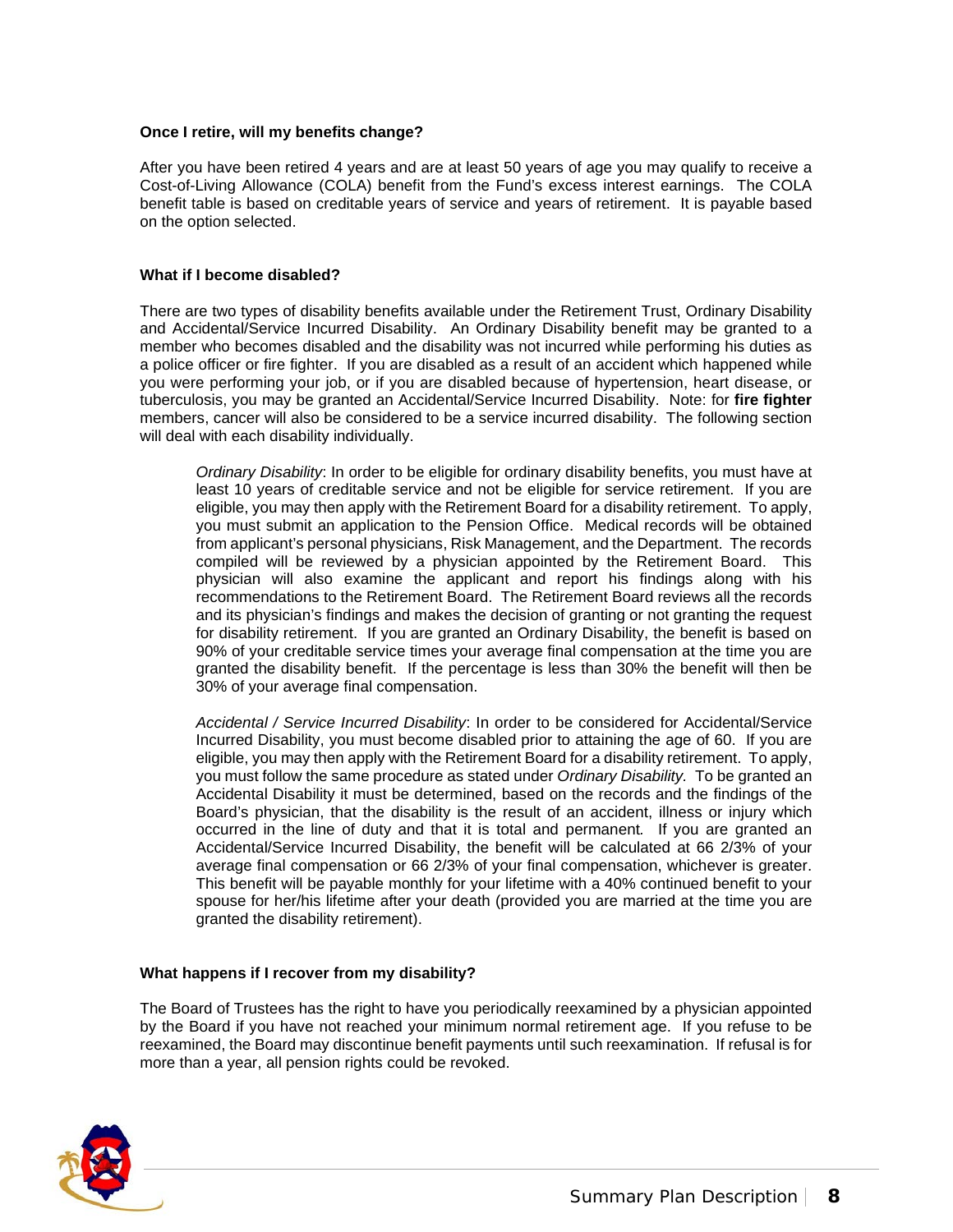#### **What happens if I recover from my disability? (continued)**

If upon reexamination it is found that you can return to work in your previous classification, you may be requested to return to work within that classification.

Upon re-employment, all disability benefits will stop and you will be granted credit for service prior to your disability and immediately become a contributing member. You will have the option of making up employee contributions for the time you were disabled and thereby receive credit for that time.

If you are receiving accidental disability or service incurred disability benefits and are working for another employer with duties comparable to those of the classification that you were retired from, your benefit may be reduced. This reduction would be imposed if your pension benefit when added to your pay is greater than the pay you received in the classification at the time you were retired.

#### **What is my status if I leave the City and then I am reemployed?**

If when you terminated you had at least 5 years of creditable service and you come back within 3 years and are not within 5 years of normal retirement, you may elect to pay back your refunded employee contributions with interest in a lump sum or in payroll deductions prorated over a period not to exceed 5 years. If pay back is selected, you will get credit for all previous creditable service.

#### **Do I receive credit for my military service?**

If you are a member of the Retirement Trust Fund and are granted a leave of absence from City employment due to entrance into military service you may get credit for the time of absence for up to a maximum of five years.

If you served on active military duty prior to your employment with the City, you may be eligible to receive membership credit up to a maximum of 4 years if, (1) the active military service was wartime service as declared by federal statute or executive order, (2) you present to the Board acceptable proof of wartime service, (3) you were discharged under honorable conditions, and (4) you have completed at least 10 years of creditable service with the City.

Such contributions shall be computed at the current contribution rate times the member's first year of earnable compensation, plus 4 percent interest thereon, compounded annually from the date of first creditable service to the date of payment.

Pay backs must be completed prior to the receipt of any retirement benefit.

#### **Can family leave of absences be made up?**

Any member can receive membership credit for unpaid leave taken for maternity or self-illness purposes up to a maximum of 180 days, provided that they have exhausted all vacation time, sick leave time, earned overtime, or similar time.

If you claim membership credit for unpaid leave because of maternity or self-illness purposes, you must pay into the trust fund accumulated contributions at the current contribution rate times your current earnable compensation. Request for payment must be initiated within 30 days from date of return. This payment can be made either in a lump sum or in payroll deductions prorated over a period not to exceed 1 year.

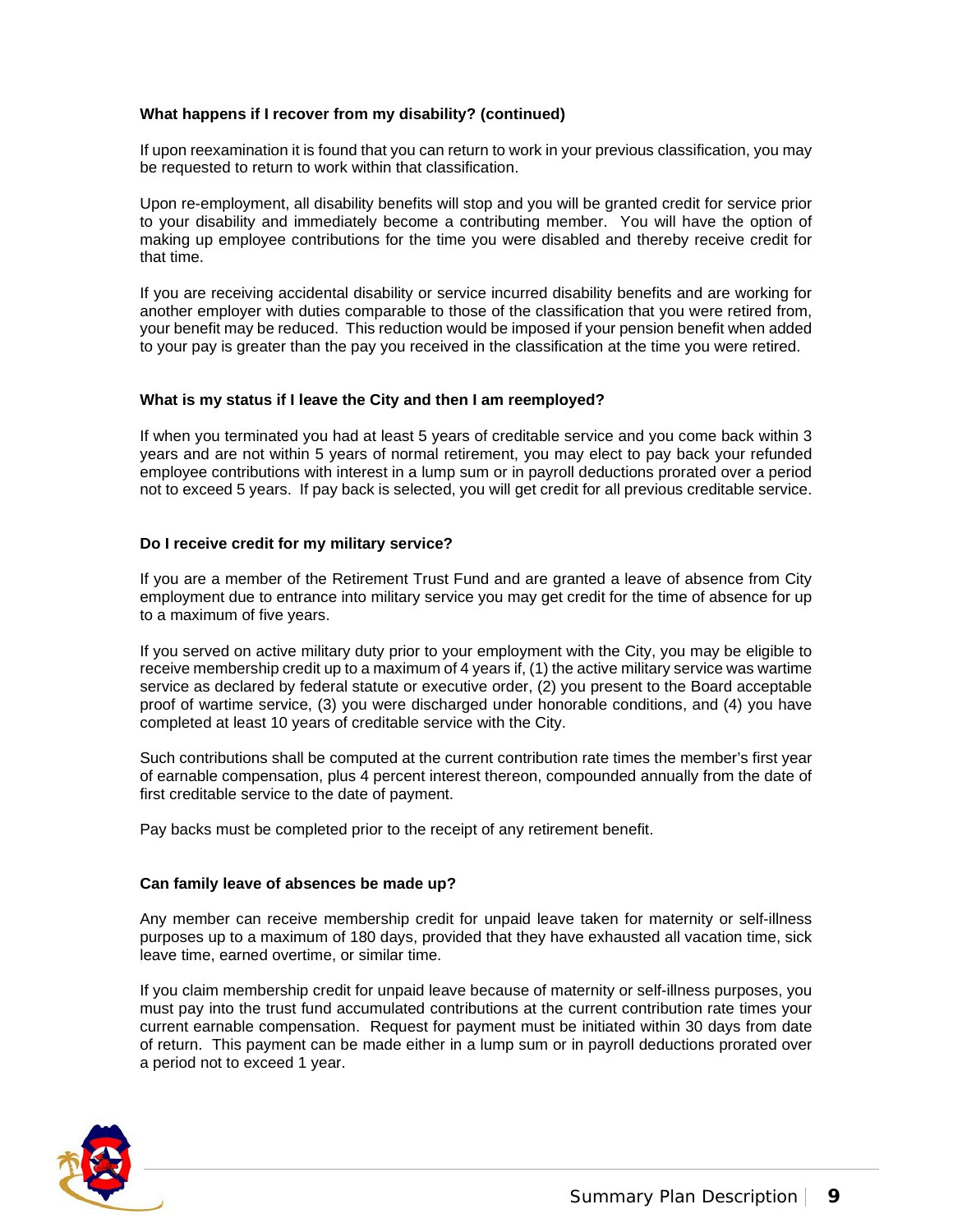#### **Can I purchase additional years of service?**

You can purchase up to 3 years of additional service. The purchase can only be done at the time of retirement (entry into DROP). The cost per year will be the actuarially determined present value based on the member's final average compensation used to calculate the member's retirement benefit.

#### **Can my accumulated leave balances be rolled over into an IRA?**

Your vacation and earned time balances can be rolled over into an IRA by transferring them to the Fire and Police Pension Trust Fund. Since the Trust Fund is a qualified plan, once received by the Plan the monies can then be rolled into an IRA with a financial institution of your choice. *Note: election to rollover must be made in the calendar year prior to ceasing City employment.*